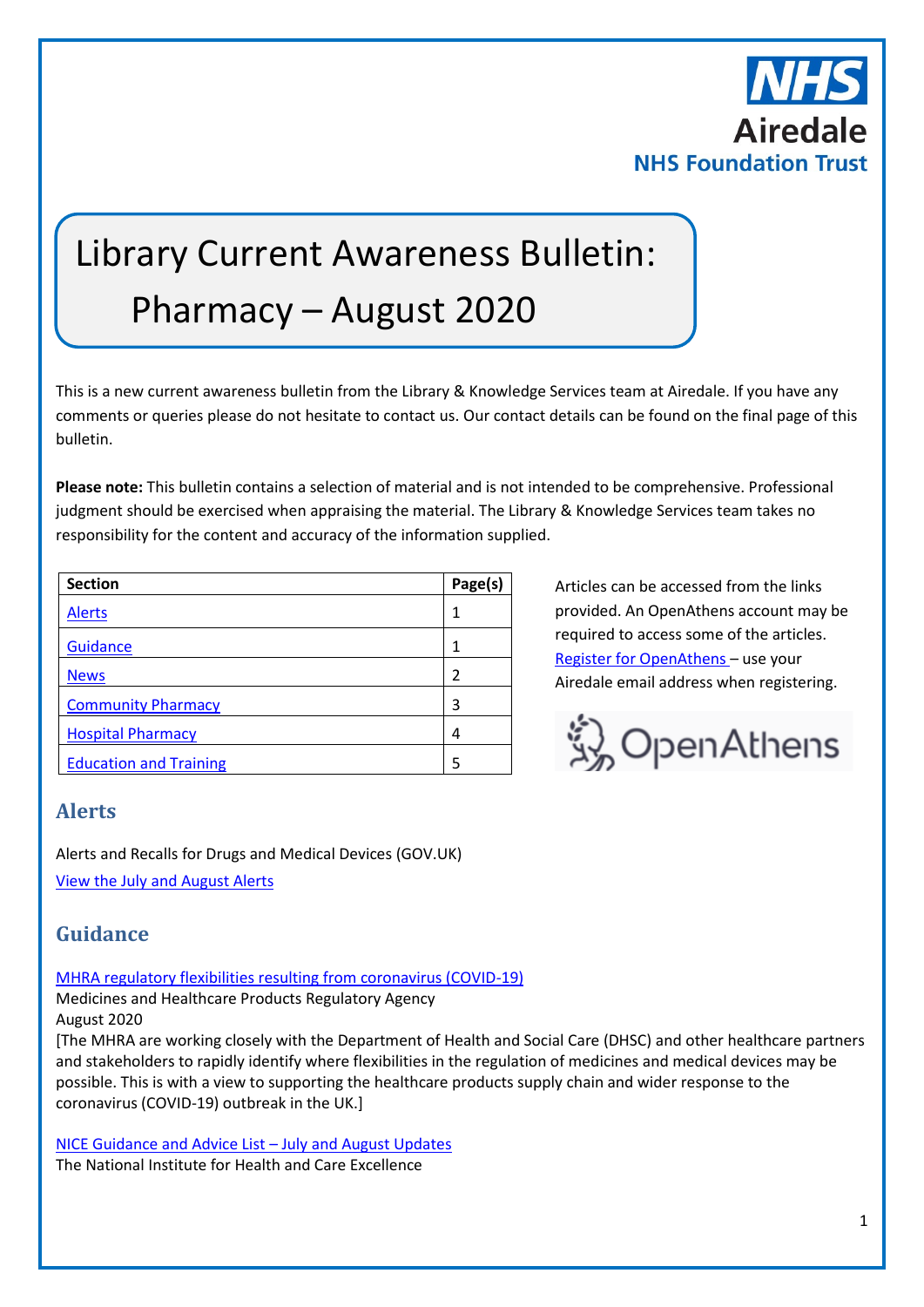# <span id="page-1-0"></span>**News**

[BBC News articles on the pharmaceutical industry](https://www.bbc.co.uk/news/topics/cg1lkvgedv8t/pharmaceutical-industry)

[Articles published by BBC News on the pharmaceutical industry are collected here.]

#### COVID-19 – [Characterisation of the paediatric disease and evolving therapeutic options](https://www.fpm.org.uk/blog/covid-19-characterisation-of-the-paediatric-disease-and-evolving-therapeutic-options/)

Faculty of Pharmaceutical Medicine Blog Sankarasubramanian Rajaram, Sue Tansey et al

August 2020

["This article, prepared by members of the FPM Paediatrics and Other Vulnerable Populations Expert Group, examines the characteristics of [COVID-19] in children, its social impact, and the treatment and vaccine options under development for use in this population."]

#### [Interim Foundation Pharmacist programme launched by HEE](http://www.nationalhealthexecutive.com/News/interim-foundation-pharmacist-programme-hee/259359)

National Health Executive August 2020

["Health Education England (HEE) has launched its new education and training programme to support the 2019/20 cohort of pre-registration pharmacists. The Interim Foundation Pharmacist programme (IFPP) will be a twelve month course starting from September 2020."]

## [New guide on supply of stimulant laxatives](https://www.rpharms.com/about-us/news/details/new-guide-on-supply-of-stimulant-laxatives-)

Royal Pharmaceutical Society

August 2020

["The Medicines and Healthcare products Regulatory Agency (MHRA) has introduced new regulatory measures which apply to all GSL and P stimulant laxatives of senna and sennosides (as calcium salts), bisacodyl and sodium picosulfate."]

#### [RPS responds to proposed changes to education and training for pharmacists](https://www.rpharms.com/about-us/news/details/rps-responds-to-proposed-changes-to-education-and-training-for-pharmacists)

Royal Pharmaceutical Society

July 2020

["The RPS has been discussing learning from the pandemic, the urgent need for change to training and education of pharmacists with General Pharmaceutical Council (GPhC) and a range of other stakeholders from across pharmacy." Here they set out their position on the proposed changes. ]

## [Update: reforms to initial education and training of pharmacists](https://www.pharmacyregulation.org/news/update-reforms-initial-education-and-training-pharmacists)

General Pharmaceutical Council

July 2020

["The UK Chief Pharmaceutical Officers, the General Pharmaceutical Council and the Pharmaceutical Society NI have written a joint letter to provide an update on the major reforms to the initial education and training of pharmacists that are being taken forward across the United Kingdom." A link to the full letter is provided. ]

#### [Wright Review next steps](https://www.npa.co.uk/news-and-events/news-item/wright-review-next-steps/)

National Pharmacy Association August 2020

[A link is provided to a recording of a webinar the PSNC held on 10<sup>th</sup> August concerning the Wright Review. The NPA will be submitting a written response to the PSNC regarding the four questions that have been issued for consultation and are encouraging responses from independent community pharmacy owners.]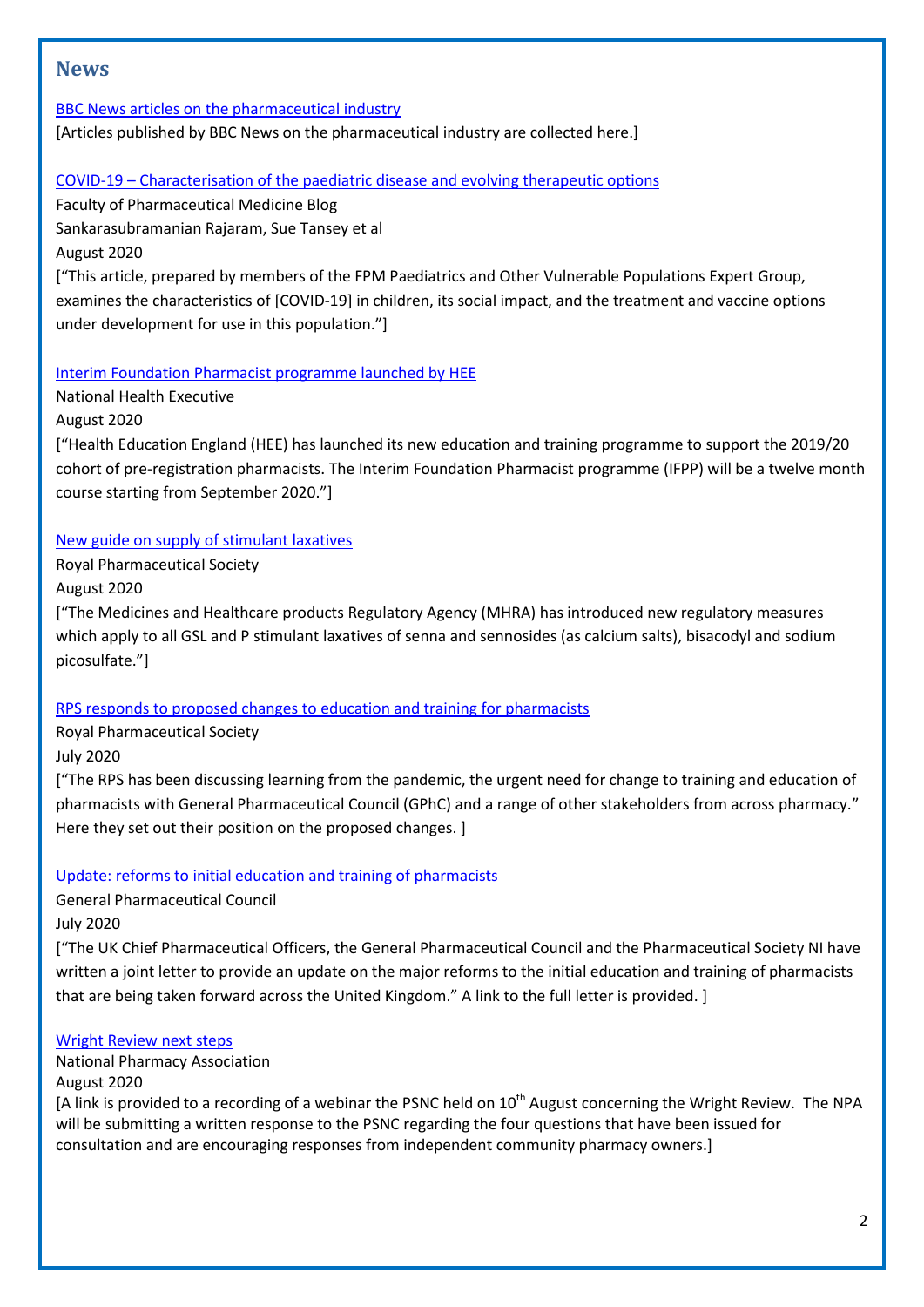# <span id="page-2-0"></span>**Community Pharmacy**

#### [A national model of remote care for assessing and providing opioid agonist treatment during the COVID-19](https://harmreductionjournal.biomedcentral.com/articles/10.1186/s12954-020-00394-z)  [pandemic: a report](https://harmreductionjournal.biomedcentral.com/articles/10.1186/s12954-020-00394-z)

Crowley, D. and Delargy, I. *Harm Reduction Journal*, vol. 17(1) July 2020

["Increasing access to safe and effective opioid agonist treatment (OAT) and other harm reduction services during this pandemic is critical to reduce risk. In response to COVID-19, healthcare is increasingly being delivered by telephone and video consultation, and this report describes the development of a national model of remote care to eliminate waiting lists and increase access to OAT in Ireland."]

[Evaluating a potential role for community pharmacists in post-bariatric patient nutritional support](https://onlinelibrary.wiley.com/doi/pdfdirect/10.1111/cob.12364)

Graham, Y.N.H. et al *Clinical Obesity*, vol. 10(4) August 2020

[This study aimed to explore a potential role for community pharmacists in the provision of post-bariatric surgical nutrient support. Data were collected through semi-structured interviews, face to face (n = 14) and by telephone (n = 11) and were facilitated via the use of a topic guide – a list of 10 questions. Analysis of the data identified four core themes: 1. Lack of patient engagement and compliance, 2. Perceived ambiguity in bariatric patient care pathways in community settings, 3. Perceptions of limited intraprofessional communication between care settings, 4. Embracing innovation in post-bariatric patient support.

[Influence of commissioned provider type and deprivation score on uptake of the childhood flu immunization](https://academic.oup.com/jpubhealth/article/42/3/618/5514183)

Christensen, H. et al

*Journal of Public Health*, vol. 42(3) pp. 618-624

August 2020

["Data from the South West of England (2015–16 season) were analysed using multilevel logistic regression to assess variation in vaccine uptake by type of commissioned provider, allowing for clustering of children within delivery sites."]

#### [The role of community pharmacists and their position in the delivery of diabetes care: an update for medical](https://pmj.bmj.com/content/96/1138/473)  [professionals](https://pmj.bmj.com/content/96/1138/473)

Brewster, S. et al

*Postgraduate Medical Journal*, vol. 96(1138) pp. 473-479

August 2020

["This review highlights that community pharmacists are accessible, experts in medicine management, trusted by the public and able to achieve financial savings. They are poorly integrated into existing healthcare models, and commissioning arrangements can be poorly perceived by the public and those working in primary care. Community pharmacy interventions in type 2 diabetes have similar, if not greater effects compared to those delivered by other healthcare professionals. It was concluded that community pharmacy interventions in diabetes are feasible, acceptable and deliver improved health outcomes."]

[Views and experiences of community pharmacy team members on antimicrobial stewardship activities in Scotland: a](https://link.springer.com/content/pdf/10.1007/s11096-020-01042-z.pdf)  [qualitative study](https://link.springer.com/content/pdf/10.1007/s11096-020-01042-z.pdf)

Tonna, A.P. et al

*International Journal of Clinical Pharmacy*

August 2020

[This study aimed to explore views and experiences of community pharmacy teams across Scotland on antimicrobial stewardship, activities related to European Antibiotic Awareness Day, and a self-help guide to treating infection.]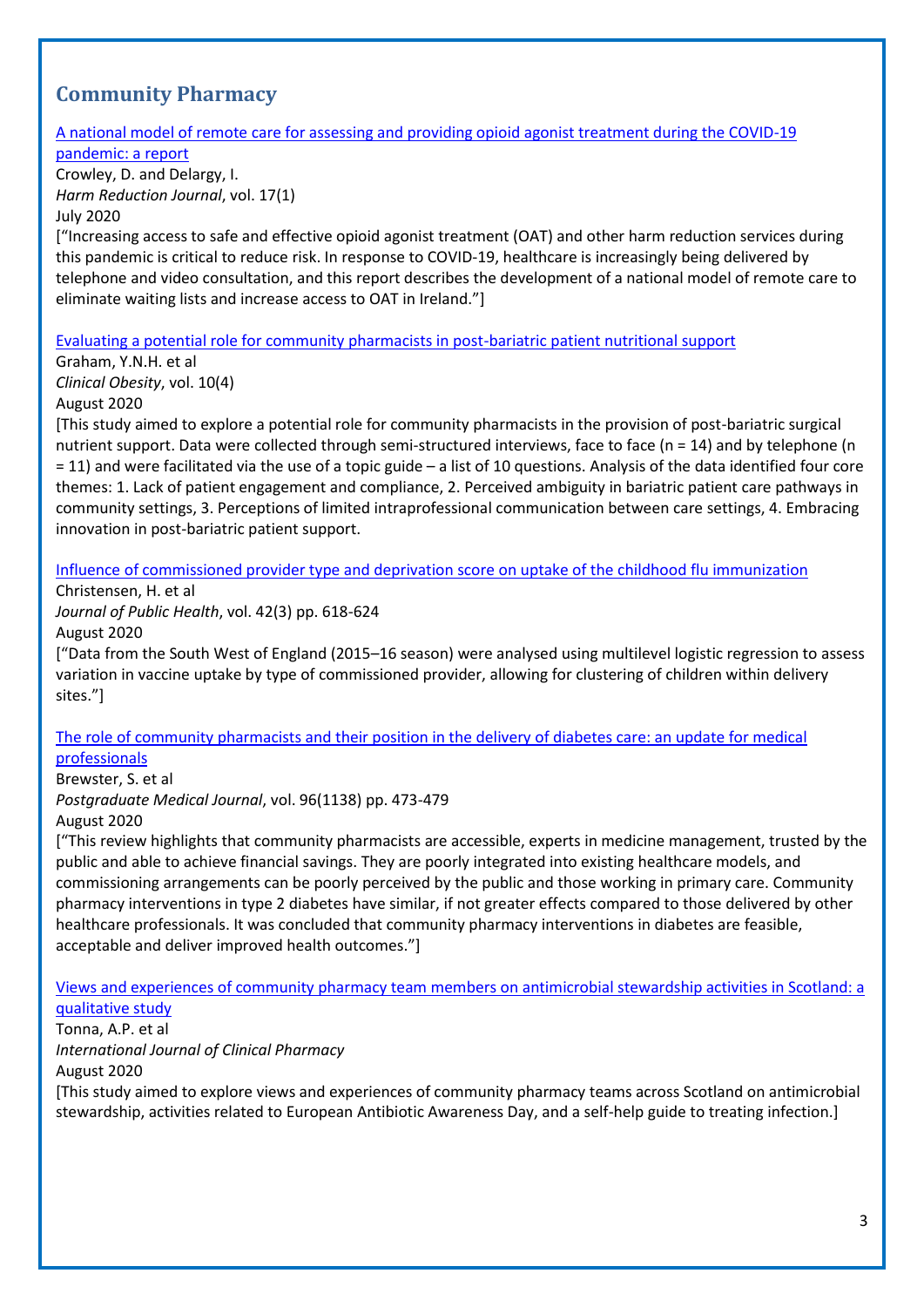# <span id="page-3-0"></span>**Hospital Pharmacy**

[An evaluation of continuous subcutaneous infusions across seven NHS acute hospitals: is there potential for 48-hour](https://bmcpalliatcare.biomedcentral.com/articles/10.1186/s12904-020-00611-3)  [infusions?](https://bmcpalliatcare.biomedcentral.com/articles/10.1186/s12904-020-00611-3)

Baker, J. et al *BMC Palliative Care*, vol. 19(1) July 2020

["Continuous subcutaneous infusions (CSCIs) are commonly used in the United Kingdom as a way of administering medication to patients requiring symptom control when the oral route is compromised. These infusions are typically administered over 24 h due to currently available safety data. The ability to deliver prescribed medication by CSCI over 48 h may have numerous benefits in both patient care and health service resource utilisation. This service evaluation aims to identify the frequency at which CSCI prescriptions are altered at NHS Acute Hospitals."]

[Mechanisms affecting the implementation of a national antimicrobial stewardship programme: multi-professional](https://aricjournal.biomedcentral.com/articles/10.1186/s13756-020-00767-w)  [perspectives explained using normalisation process theory](https://aricjournal.biomedcentral.com/articles/10.1186/s13756-020-00767-w)

Currie, K. et al

*Antimicrobial Resistance and Infection Control*, vol. 9(1) July 2020

["This study sought to explain mechanisms affecting the implementation of a national antimicrobial stewardship programme, from multi-professional perspectives. Data collection involved in-depth qualitative telephone interviews with 27 implementation lead clinicians from 14/15 Scottish Health Boards and 15 focus groups with doctors, nurses and clinical pharmacists (n = 72) from five Health Boards, purposively selected for reported prescribing variation."]

#### [Occupational exposure to antineoplastic drugs in hospital environments: potential risk associated with contact with](http://medpr.imp.lodz.pl/Occupational-exposure-to-antineoplastic-drugs-in-hospital-environments-potential,121069,0,2.html)  cyclophosphamide – and ifosfamide – [contaminated surfaces](http://medpr.imp.lodz.pl/Occupational-exposure-to-antineoplastic-drugs-in-hospital-environments-potential,121069,0,2.html)

*Medycyna Pracy*

July 2020

["Cyclophosphamide (CP) and ifosfamide (IP) contaminations have been detected in hospital environments. This study was conducted to determine if there was any contamination in the spaces (floors and door handles) between the hospital exit and the antineoplastic drugs (ADs) preparation and administration units. At the same time, the authors proposed a new automation of the analytical procedure to considerably decrease the time needed for sample preparation and analysis."]

## [Paradigm shift of drug information centers during the COVID-19 pandemic](https://link.springer.com/content/pdf/10.1007/s40267-020-00757-3.pdf)

Khatiwada, A.P. et al

*Drugs and Therapy Perspectives*, vol. 36(9) pp. 389-395 September 2020

["Accurate information on [COVID-19], its prevention and treatment can be disseminated through drug information centers (DICs). DICs are usually staffed by pharmacists and/or clinical pharmacists/pharmacologists. DICs are a reliable source of current and unbiased information on COVID-19 and its associated complications, including management options for healthcare professionals and the public. In addition to health and drug information, pharmacists working in the DICs can be involved in the management of the patients' health by providing information on home care and safety, medication management of patients with chronic comorbid illnesses, and psychological advice. This article explores the possible additional roles DICs can play, besides providing drug information within the hospital or in the community."]

[Practice of prescription review mode based on data mining in hospital](http://atm.amegroups.com/article/view/47409/html)

Xu, F. et al

*Annals of Translational Medicine*, vol. 8(14) July 2020

["A hospital pharmacy management analysis and decision system was established based on the data of the hospital information system, requirement of pharmacy management and data mining technology. Based on application of this information system, a four-step data mining prescription review model was created and put into practice, which included presentation of model for prescription evaluation, instance problem model, full-scale extraction of problem prescriptions tracking correction and dynamic monitoring of changes in drug dosage distribution for proposing new problem model."]